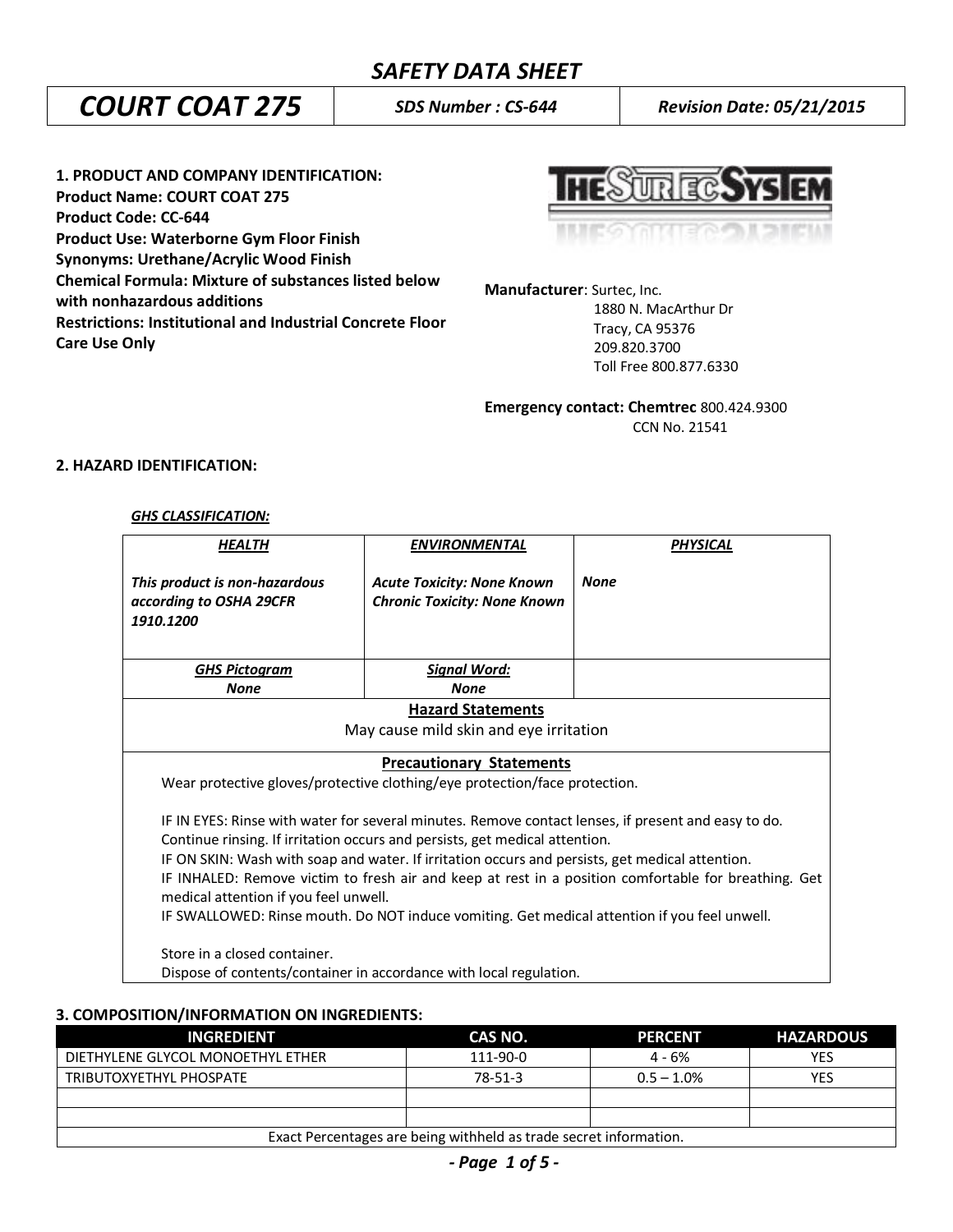*COURT COAT 275 SDS Number : CS-644 Revision Date: 05/21/2015*

#### **4. FIRST-AID MEASURES:**

*Eye Contact:* Rinse with water for several minutes. Remove contact lenses, if present and easy to do. Continue rinsing. If irritation occurs and persists, get medical attention.

*Skin Contact:* Wash with soap and water. If irritation occurs and persists, get medical attention.

*Inhalation:* Remove victim to fresh air and keep at rest in a position comfortable for breathing. Get medical attention if you feel unwell.

*Ingestion:* Rinse mouth. Do NOT induce vomiting. Get medical attention if you feel unwell.

#### **5. FIRE-FIGHTING MEASURES:**

*Fire Extinguishing media:* Use water spray dry chemical, carbon dioxide or regular foam. Move containers away from fire area if can be done without risk.

*Hazards during fire-fighting:*

Containers may rupture when exposed to extreme heat.

#### *Protective equipment for fire-fighting:*

Wear NFPA-approved self-contained breathing apparatus, helmet, hood, boots and gloves.

#### **6. ACCIDENTAL RELEASE MEASURES:**

#### *Personal precautions:*

Use recommended personal protective clothing and equipment. To prevent slipping, do not walk through spilled material.

#### *Environmental precautions:*

Follow all Federal, State and Local regulations when storing and disposing of substances. Do not allow material to run off of work area, and material should be absorbed, collected and disposed of in accordance with regulations. Keep product from entering storm drains. Consult local and federal guidelines for proper disposal of these materials.

#### *Cleanup:*

*- For small amounts of released material:* Mop or vacuum up then transfer to suitable container for disposal. - *For large amounts of released material:* Dike around spilled material to contain. Spilled material may be mopped or vacuumed up, then transferred to plastic containers for disposal.

#### **7. HANDLING and STORAGE:**

#### *Handling:*

**General advice -** No specific measures are necessary provided product and recommended protective clothing/equipment are used correctly. Do not mix with other chemicals. This is a commercial product, not intended for home use. Keep out of reach of children.

#### *Storage:*

**General advice -** Protect against physical damage. Store in tightly closed containers in a cool, well ventilated area. Do not allow product to freeze.

## *Shelf Life:*

12 months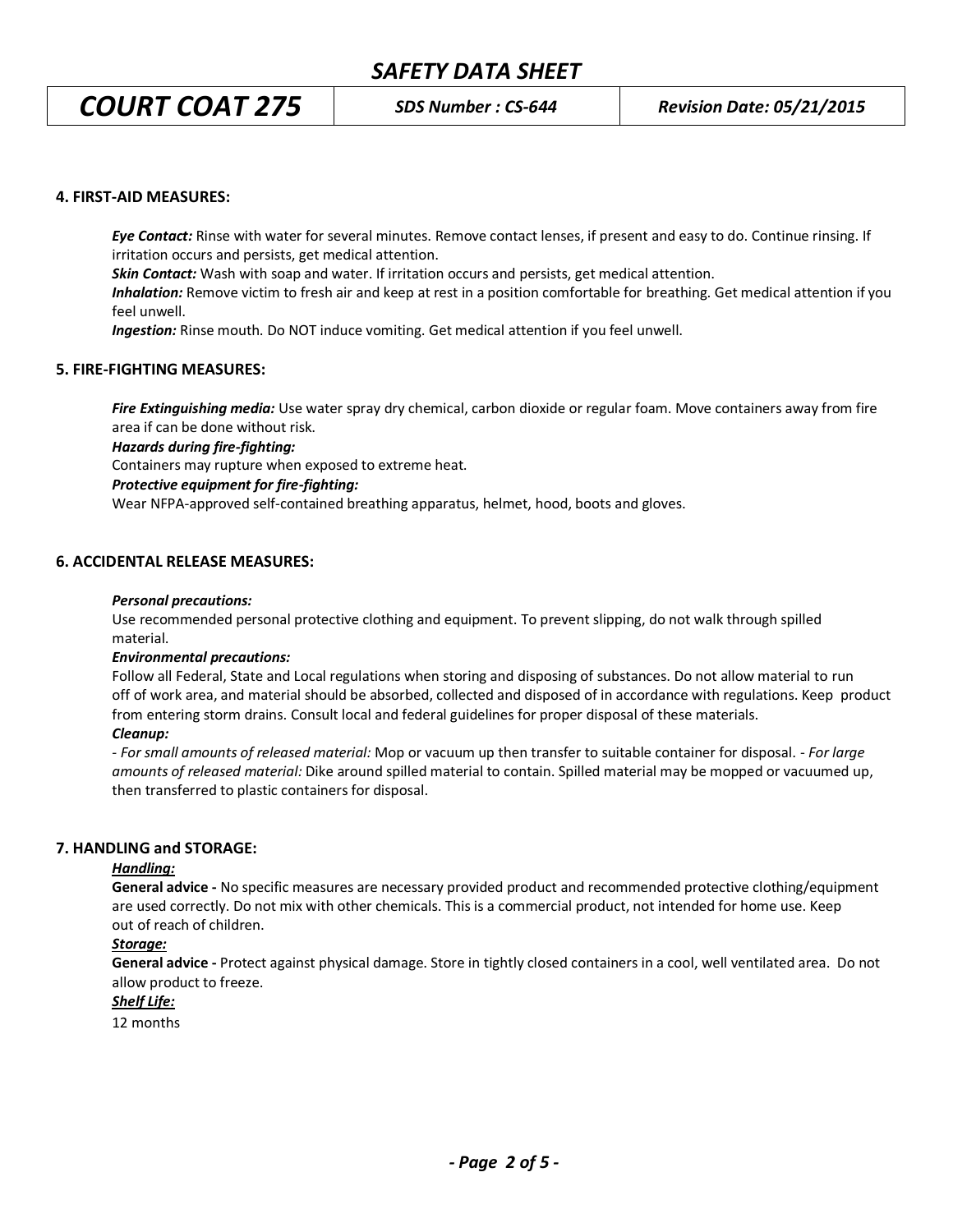*COURT COAT 275 SDS Number : CS-644 Revision Date: 05/21/2015*

## **8. EXPOSURE CONTROLS and PERSONAL PROTECTION:**

#### *Advice on system design:*

Provide local exhaust ventilation to control vapors for published exposure limits.

#### *Personal protective equipment (HMIS rating 'B'):*

**Eye protection**: Wear safety glasses with side shields or safety goggles to prevent exposure or full face shield if splash hazard exists.

**Skin protection**: Chemical-resistant gloves. Wear appropriate protective clothing to prevent possible skin contact.

**Respiratory protection**: Use proper NIOSH-OSHA respirator if exposure limits are exceeded or ventilation is inadequate.

**General safety and hygiene measures**: Exercise stringent hygiene practices to minimize exposure.

If contact occurs, wash any body part with soap and water immediately. Wash hands after use, and before eating, drinking or smoking.

#### *Other protective measures:*

Nearby running water on the job site is necessary, should an accident occur.

*Exposure Guidelines:*

| ACGIH TWA: | Not Established (111-90-0) |
|------------|----------------------------|
| STEL:      | Not Established (111-90-0) |
| OSHA PEL:  | Not Established (111-90-0) |

#### **9. PHYSICAL and CHEMICAL PROPERTIES:**

| Appearance:                 | White Liquid             | Flash Point:                            | None                     |
|-----------------------------|--------------------------|-----------------------------------------|--------------------------|
| Odor:                       | Sweet                    | <b>Upper/Lower Flammability Limits:</b> | No information available |
| pH value:                   | $8.5 + (-0.2)$           | Relative Density (water):               | 1.03                     |
| Specific gravity:           | 1.04                     | Auto-Ignition Temperature:              | No information available |
| Solidification temperature: | No information available | Decomposition temperature:              | No information available |
| Freezing/Melting point:     | 32 °F (0 °C)             | <b>Partition Coefficient</b>            | No information available |
| Boiling point:              | 212°F (100 °C)           | Odor Threshold                          | No information available |
| Vapor density:              | No information available | Viscosity:                              | $< 10$ cps.              |
| Vapor pressure:             | No information available | <b>Partition Coefficient</b>            | No information available |
| <b>Evaporation Rate:</b>    | No information available | Solubility in water:                    | Miscible                 |
| Regulatory VOC:             | $< 275$ g/l              |                                         |                          |

#### **10. STABILITY and REACTIVITY:**

*Conditions to avoid:* Freezing. Excessive heat or flame. *Substances to avoid:* Strong oxidizing agents, acids and bases. *Hazardous reactions:* Product is chemically stable under normal conditions of use and storage. **Decomposition or By-products:** In fire conditions: carbon monoxide (CO), carbon dioxide (CO<sub>2</sub>).

## **11. TOXICOLOGY INFORMATION:**

#### *Acute Toxicity (Symptoms):*

**Oral:** Ingestion may cause nausea, vomiting, and diarrhea. **Eye irritation:** May cause mild irritation, redness and tearing. **Skin irritation:** May cause mild irritation and redness. **Inhalation:** May cause mild Irritation to the respiratory tract. **Sensitization:** Skin: N/A. Respiratory: N/A

*- Page 3 of 5 -*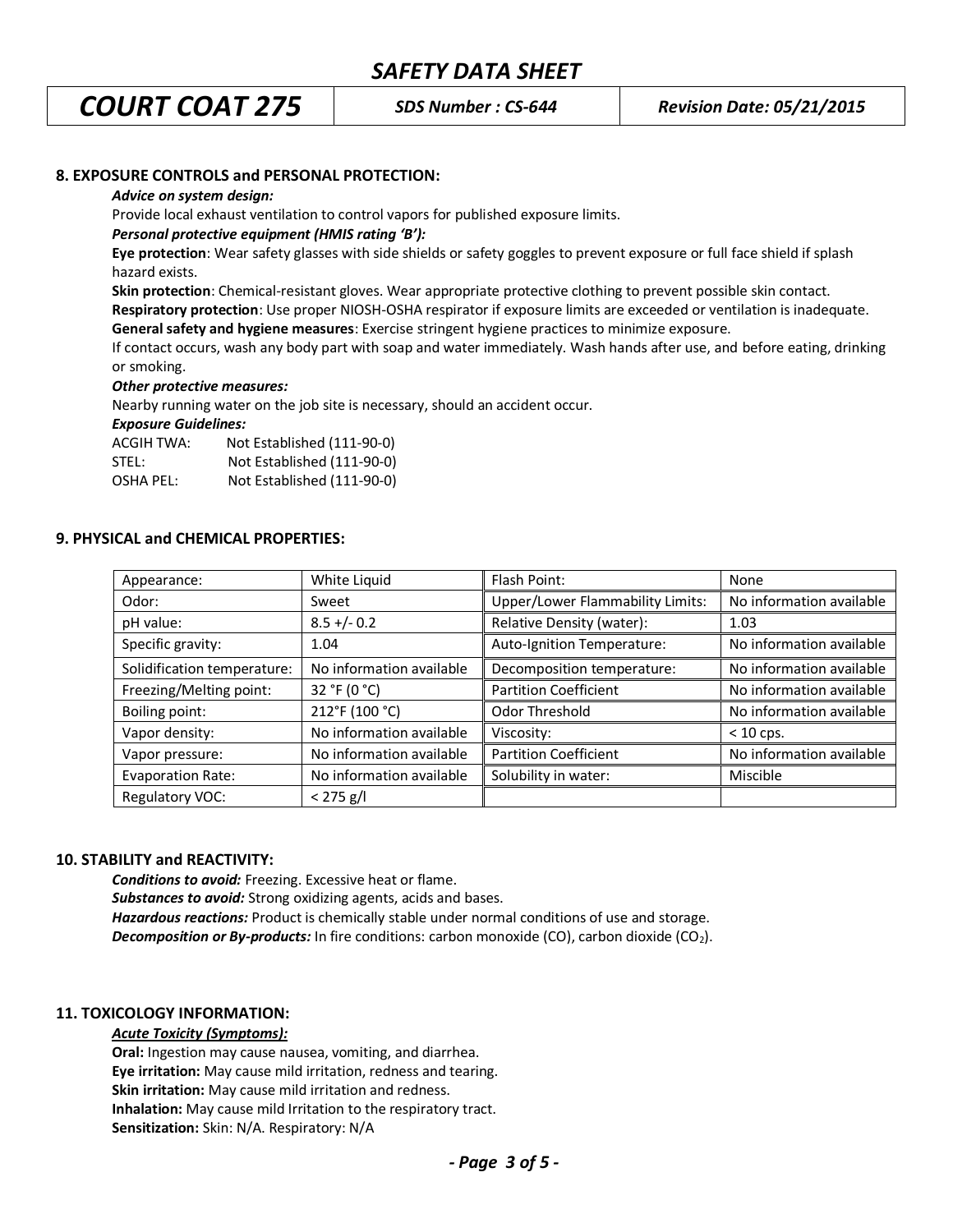*COURT COAT 275 SDS Number : CS-644 Revision Date: 05/21/2015*

*Chronic Toxicity:*

**Other information:** No carcinogenic substances as defined by IARC, NTP and/or OSHA.

## **12. ECOLOGICAL INFORMATION:**

*Biodegradation:*

Test method: Unspecified Analysis method: Unspecified Degree of elimination: Not Established

#### *Environmental toxicity:*

Acute and prolonged toxicity to fish: Not Established Toxicity to microorganisms: Not Established Other ecotoxicological advice: Not Established

## **13. DISPOSAL CONSIDERATIONS:**

*Waste disposal of substance:* Dispose of in accordance with all Federal, State and Local regulations when storing and disposing of substances. It is the waste generator's responsibility to determine if a particular waste is hazardous under RCRA (EPA regulations for hazardous waste).

*Container disposal:* Dispose of in a licensed facility in accordance with local regulations.

*RCRA:*

Unspecified.

## **14. TRANSPORTATION INFORMATION:**

**DOT: Proper Shipping Name:** WAX, LIQUID (NON-HAZARDOUS)

## **15. REGULATORY INFORMATION:**

| <b>Federal Regulations:</b>           |                                      |
|---------------------------------------|--------------------------------------|
| <b>Registration status:</b>           |                                      |
| TSCA. US:                             | All components are listed or exempt. |
| SARA hazard category (EPCRA 311/312): | Acute health hazard                  |

#### **SARA TITLE III, SECTION 313:**

CAS Number: Chemical Name: 111-90-0 Diethylene Glycol Monoethyl Ether

## *State Regulations:*

Chemicals known to the State of California to cause cancer, birth defects or other reproductive harm CAS Number: Chemical Name:

None